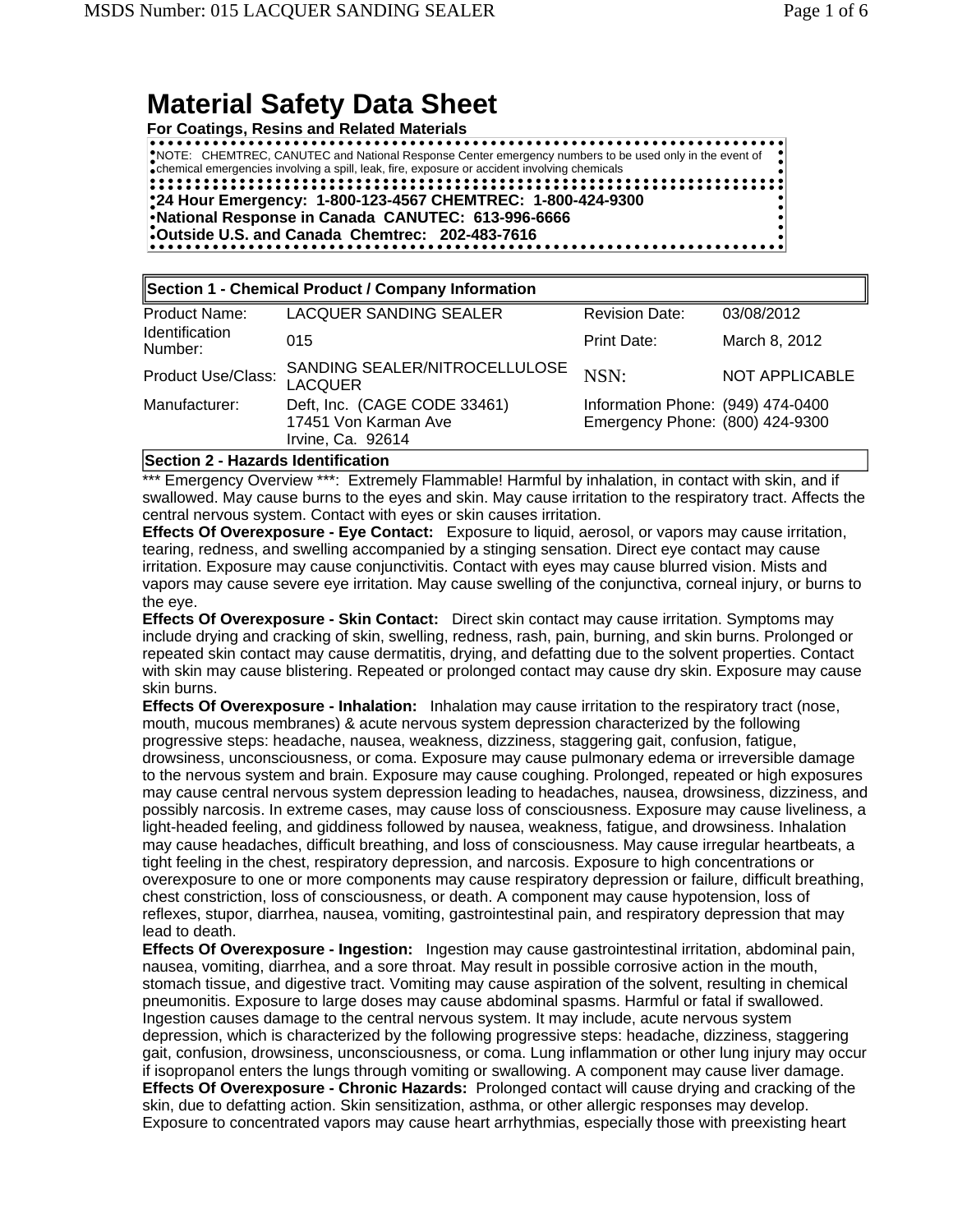conditions. Symptoms of overexposure may occur for up to 48 hours after the original exposure occurred. Preexisting liver or kidney disease may be aggravated by repeated or prolonged exposure. Exposure to a component may cause kidney damage, coma, difficult breathing, liver damage, blood abnormalities (breakage of red blood cells), blood in the urine, or death. Overexposure to ETHYL BENZENE, a component of this formulation, has been shown to cause damage to the liver and kidneys in tests in laboratory animals. Overexposure to isopropanol has been suggested as a cause of mild and reversible liver effects in laboratory animals. Ethylbenzene, a component of this formulation, has been shown to cause harm to the fetus in labortory animal studies. Harm to the fetus occurs only at exposure levels that harm the pregnant animal. The relevance of these findings to humans is uncertain. Isopropanol, a component of this formulation, has been shown to cause harm to the fetus in labortory animal studies. Harm to the fetus occurs only at exposure levels that harm the pregnant animal. The relevance of these findings to humans is uncertain.

**Primary Route(s) Of Entry:** Skin Contact, Inhalation, Eye Contact

| Section 3 - Composition / Information On Ingredients |                   |                           |  |
|------------------------------------------------------|-------------------|---------------------------|--|
| <b>Component</b>                                     | <b>CAS Number</b> | <b>Weight % Less Than</b> |  |
| REFINED PETROLEUM DISTILLATE                         | 8052-41-3         | 15.38                     |  |
| SOLVENT NAPHTHA, LIGHT ALIPHATIC                     | 64742-89-8        | 14.27                     |  |
| 1-BUTANOL                                            | $71-36-3$         | 9.75                      |  |
| n-BUTYL ACETATE                                      | 123-86-4          | 7.54                      |  |
| <b>NITROCELLULOSE</b>                                | 9004-70-0         | 5.76                      |  |
| <b>ISOBUTYL ISOBUTYRATE</b>                          | 97-85-8           | 5.31                      |  |
| <b>ISOPROPANOL ANHYDROUS</b>                         | 67-63-0           | 4.66                      |  |
| METHYL n-AMYL KETONE                                 | 110-43-0          | 4.43                      |  |
| 2-BUTOXYETHANOL                                      | 111-76-2          | 4.35                      |  |
| <b>ACETONE</b>                                       | 67-64-1           | 4.11                      |  |
| <b>XYLENE</b>                                        | 1330-20-7         | 3.23                      |  |
| <b>METHYL ISOBUTYL KETONE</b>                        | 108-10-1          | 2.74                      |  |
| <b>NITROCELLULOSE</b>                                | 9004-70-0         | 1.92                      |  |
| <b>ZINC STEARATE</b>                                 | 557-05-1          | 1.07                      |  |
| ETHYL BENZENE                                        | 100-41-4          | 0.87                      |  |

ALL INGREDIENTS ARE ON THE TSCA INVENTORY LIST, UNLESS OTHERWISE NOTED IN SECTION 8.

### **Section 4 - First Aid Measures**

**First Aid - Eye Contact:** If material gets into eyes, flush with water immediately for 20 minutes. Hold eyelids open to rinse out the entire eye. Consult a physician. Have eyes examined/treated by a physician if a burning sensation, redness, or itching develop. If symptoms develop (irritation) from airborne exposure, move to fresh air.

**First Aid - Skin Contact:** Remove contaminated clothing and shoes. In case of contact, immediately flush skin with plenty of water and wash affected areas thoroughly with soap and water for at least 15 minutes. If symptoms develop (such as irritation or rash), consult a physician or get medical attention. Wash contaminated clothing thoroughly before reuse or discard. Seek medical attention if redness, a burning sensation, or itching occurs.

**First Aid - Inhalation:** Move to fresh air in case of accidental inhalation of vapors. Give oxygen or artificial respiration if needed. Asthmatic type symptoms may develop and maybe immediate or delayed by several hours. In the case of inhalation of aerosol/mist, call 911 immediately. Contact a physician if a cough develops.

**First Aid - Ingestion:** Do not induce vomiting. Do not give anything to an unconscious person. Obtain medical help.

### **Section 5 - Fire Fighting Measures**

Flash Point (°F): -4 TCC LOWER EXPLOSIVE LIMIT (%): 1.0 UPPER EXPLOSIVE LIMIT (%): 12.

Extinguishing Media: Carbon Dioxide, Dry Chemical, Foam, Water Spray, Dry Sand, Dry Powder Unusual Fire And Explosion Hazards: Keep containers tightly closed. Isolate from heat, sparks, electrical equipment and open flame. Fire or intense heat may cause violent rupture of packages. Application to hot surfaces requires special precautions. Toxic gases may form when product burns. Remove all sources of ignition. Do not use a cutting or welding torch near or on a drum of product, because vapors may ignite explosively, even if the drum is empty and contains only product residue. Fire may ensue when product comes in contact with strong oxidizers. To avoid ignition of vapors by static electricity discharge, all metal parts of the equipment must be grounded. In empty containers, a component's residue may form vapors that may explode. A component burns with intense heat and rapidly.

Special Firefighting Procedures: In the event of fire, wear self-contained breathing apparatus. Firefighters should wear full protective clothing. Flammable. Cool fire-exposed containers using water spray.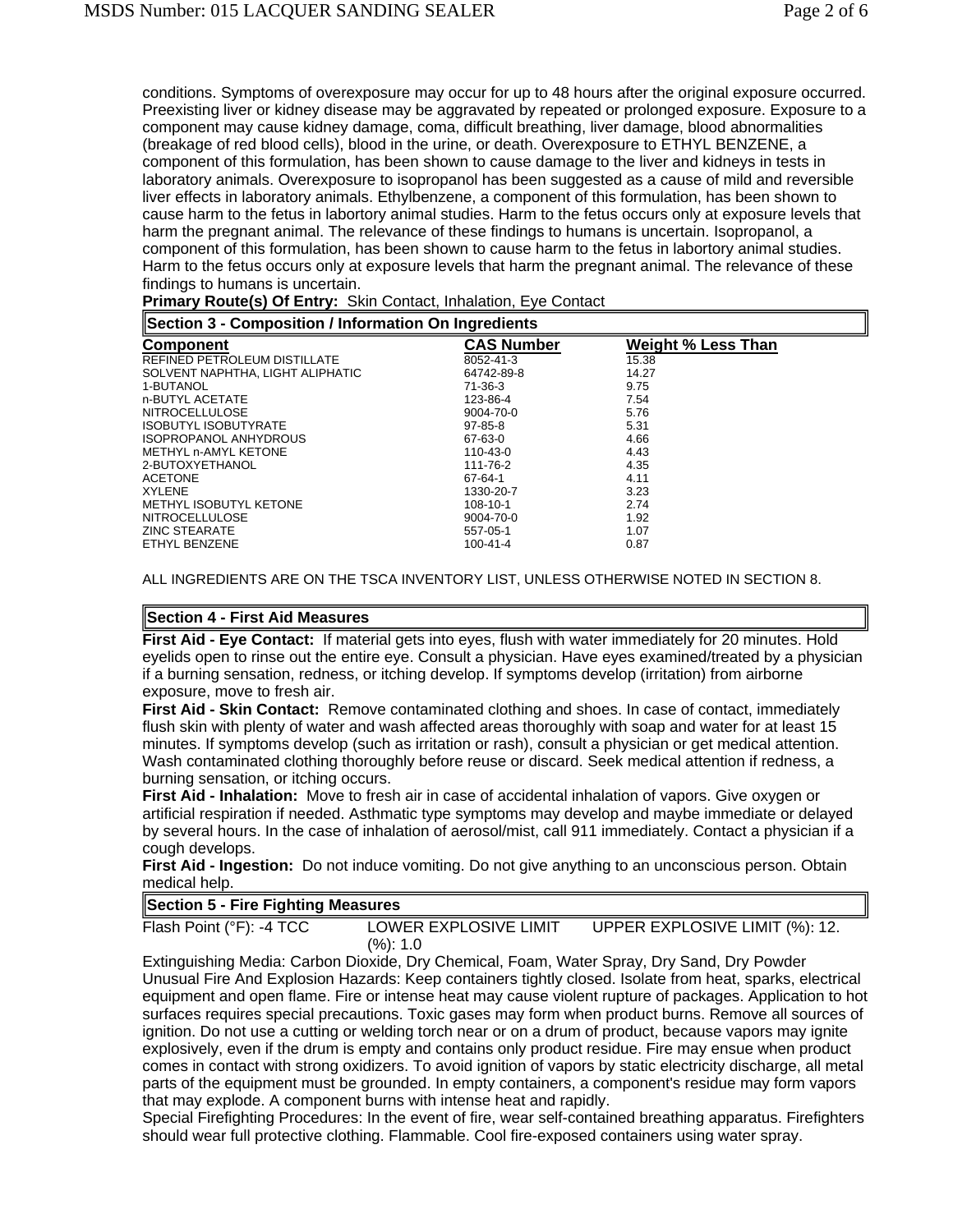Firefighters should use a safe distance while fighting the fire.

## **Section 6 – Accidental Release Measures**

Steps To Be Taken If Material Is Released Or Spilled: Evacuate all non-essential personnel. Remove all sources of ignition. Ventilate area. Contain and remove spilled material with inert absorbent and nonsparking tools. Use personal protective equipment as necessary. Dike to prevent entering any sewer or waterway. Soak up with vermiculite or inert absorbent material and dispose of as hazardous waste.

# **Section 7 - Handling and Storage**

Handling: Prevent prolonged breathing of vapors or spray mist. Avoid contact with eyes and skin. Do not take internally. Do not handle until the manufacturers safety precautions have been read and understood. Handle in accordance with good industrial hygiene and safety practice. Use only in well ventilated areas. Open doors and windows. Use safety precautions with empty containers. Empty containers may contain hazardous materials (product residues) in the form of solids, liquids, or vapors. Always use grounding leads when transferring from one container to another. Do not drill, solder, pressurize, grind, cut, weld, or braze empty container. Do not expose product or empty containers to sparks, heat, hot surfaces, open flame, static electricity, or any source of ignition. Avoid processes that might generate static electrical discharge. Be careful; do not handle the container or the material inside roughly. Do not slide or drop container. Protect container against physical damage. Do not re-use empty containers. Storage: Store in buildings designed to comply with OSHA 1910.106. Avoid storing near high

temperatures, fire, open flames, and spark sources. Keep containers upright to prevent leakage and tightly closed in a dry, cool, and well-ventilated place. Protect material from direct sunlight. Keep away from incompatible material.

#### **Section 8 - Exposure Controls / Personal Protection Component ACGIH TLV ACGIH STEL OSHA PEL OSHA STEL** REFINED PETROLEUM DISTILLATE N.E. N.E. N.E. N.E. SOLVENT NAPHTHA, LIGHT 300 ppm ALIPHATIC<br>1-BUTANOL 300 ppm N.E. 300 ppm 400 ppm 1-BUTANOL 20 ppm N.E. 50 ppm N.E. n-BUTYL ACETATE 150 ppm 200 ppm 150 ppm N.E. **NITROCELLULOSE** ISOBUTYL ISOBUTYRATE N.E. N.E. N.E. N.E. ISOPROPANOL ANHYDROUS 400 ppm 500 ppm 500 ppm 500 ppm 500<br>
METHYL n-AMYL KETONE 50 ppm 500 pm N.E. 100 ppm 100 pm METHYL n-AMYL KETONE 50 ppm N.E. 100 ppm N.E. 2-BUTOXYETHANOL 25 ppm N.E. 25 ppm N.E. ACETONE 500 ppm 750 ppm 750 ppm 1000 ppm XYLENE 100 ppm 150 ppm 150 ppm 100 ppm N.E. METHYL ISOBUTYL KETONE 50 ppm 75 ppm 50 ppm 75 ppm NITROCELLULOSE ZINC STEARATE N.E. N.E. 15 mg/m3 N.E. ETHYL BENZENE 100 ppm 125 ppm 100 ppm 125 ppm

#### **Notes**

ODORLESS MINERAL SPIRITS CAS# 8052-41-3 - NISOH recommends a limit of 350 mg/m3 - 8 hour TWA, 1800 mg/m3 as determined by a 15-minute sample.

n-BUTYL ALCOHOL CAS# 71-36-3, there is evidence that some hearing loss may occur from long-term repeated exposure to vapor concentrations that are greater than 50 ppm. Animal studies have shown exposure causes effects on the liver, kidney, lungs, eyes, ears (vertigo), and central nervous system. Exposure caused birth defects and is toxic to the fetus of animals at levels that are nontoxic to the pregnant animal. The animals were exposed to doses many times higher than are expected to occur during use of the component. n-BUTYL ACETATE CAS# 123-86-4 - This component has been shown to cause harm to the fetus in laboratory animals. It only caused harm at levels of overexposure that would also harm the pregnant animal. The relevance to humans is unknown.

NITROCELLULOSE CAS# 9004-70-0 - It is on the OSHA Process Safety Management (PSM) list.

ISOBUTYL ISOBUTYRATE CAS# 97-85-8 - Eastman Kodak recommends an exposure limit of: 100 ppm 8 hour TWA. ISOPROPANOL ANHYDROUS CAS# 67-63-0 in animal studies, exposure has caused fetal developmental effects and low fetal weights in non-toxic exposure levels to the mothers. It has been shown to cause fetotoxic effects at the level of exposure that was harmful to the mother. The relevance of these findings to humans is unknown. Exposure has been shown to cause kidney damage in male rats. The mechanism of toxicity that caused the kidney damage is not found in humans; therefore kidney damage from exposure is not expected to occur in humans.

2-BUTYOXYETHANOL CAS# 111-76-2 - This component has been shown to cause harm to the fetus in laboratory animals. It only caused harm at levels of overexposure that would also harm the pregnant animal. It has been shown to cause cancer in laboratory animals. The relevance to humans is unknown. It also has been shown to cause reversible kidney effects, reversible liver effects, and blood abnormalities in laboratory animals. Congestion in the spleen, liver, kidneys, and lungs resulted from acute lethal exposure in animal studies. XYLENE CAS# 1330-20-7 - In animal studies, exposure has caused birth defects. The relevance to humans is unknown. It also has been shown to cause reversible effects to the liver, kidney damage, testis damage, harmful to fetuses, liver damage, hearing effects, central nervous effects, and cardiac sensitization in laboratory animals.

NITROCELLULOSE CAS# 9004-70-0 - It is on the OSHA Process Safety Management (PSM) list.

ZINC STEARATE CAS# 557-05-1 - OSHA - 8 hour TWA 15 mg/m3 total dust. 8 hour TWA 5 mg/m3 respirable fraction.

ETHYL BENZENE CAS# 100-41-4 - IARC Group 2B possibly carcinogenic to humans.

Engineering Controls: Local ventilation of emission sources may be necessary to maintain ambient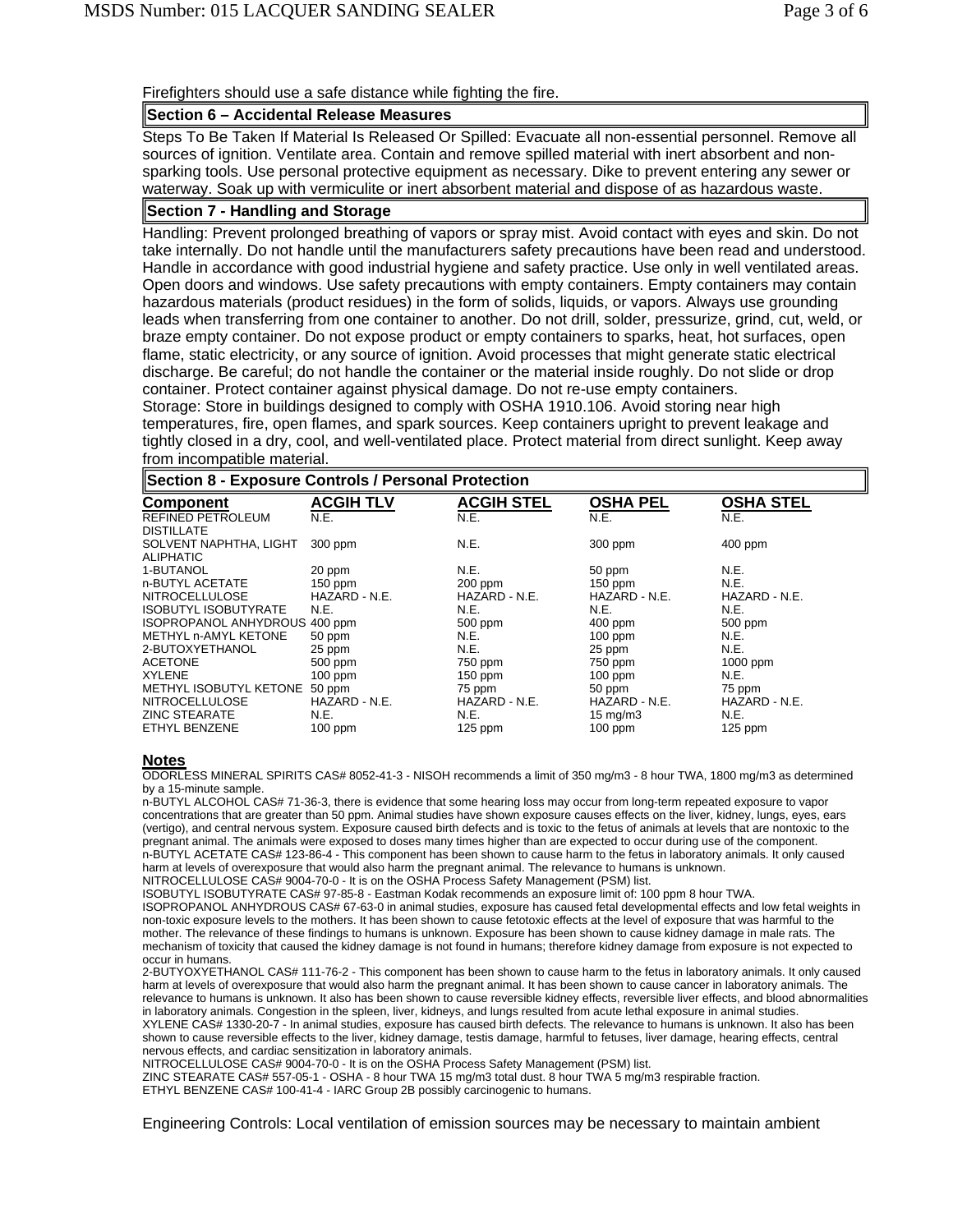concentrations below permissible OSHA exposure limits. Remove all ignition sources (heat, sparks, flame, and hot surfaces).

Respiratory Protection: A respirator that is recommended or approved for use in an organic vapor environment (air purifying, fresh air supplied, or NIOSH certified respirator for organic vapors, mists, and fumes) is necessary if OSHA/ACGIH permissible exposure limits are exceeded. Observe OSHA regulations for respirator use. Ventilation should be provided to keep exposure levels below OSHA/ACGIH permissible exposure levels.

Skin Protection: Solvent-resistant gloves.

Eye Protection: Wear safety eyewear (safety glasses, safety glasses with side-shields, chemical goggles, or face shields) to prevent eye contact.

Other protective equipment: Long sleeve and long leg clothing is recommended. Remove and wash contaminated clothing before reuse or discard. Safety shower and eyewash station should be located in immediate work area. Wear an apron and boots that are chemical-resistant.

Hygienic Practices: Wash hands before breaks, eating, smoking, using washroom, and at the end of the workday.

| Section 9 - Physical and Chemical Properties |                                                                                          |                          |                                                 |
|----------------------------------------------|------------------------------------------------------------------------------------------|--------------------------|-------------------------------------------------|
| Boiling Range (°F):                          | $133 - 343$                                                                              | Vapor Density:           | Heavier than air                                |
| Odor:                                        | <b>ODORLESS MINERAL SPIRITS,</b><br>VM&P NAPHTHA, BUTANOL, &<br>n-BUTYL ACETATE SOLVENTS | Odor Threshold:          | N.D.                                            |
| Appearance:<br>Solubility in H2O:            | Opaque liquid<br>ND                                                                      | <b>Evaporation Rate:</b> | ND                                              |
| Freeze Point:                                | N.D.                                                                                     | Specific Gravity:        | 0.878                                           |
| Vapor Pressure, mm Hg: 24.                   |                                                                                          | PH:                      | N.A.                                            |
| Physical State:                              | Liquid                                                                                   | Viscosity:               | 12-14 #3 EZ ZAHN<br>CUP SECONDS $(>100$<br>cps) |

(See section 16 for abbreviation legend)

**Section 10 - Stability and Reactivity**

Conditions To Avoid: Avoid high temperatures, sparks, or open flames. Do not breathe vapors or spray mist.

Incompatibility: Material is incompatible with strong oxidizers, reducing agents, strong acids, chromic anhydride, chromyl alcohol, hexachloromelamine, and hydrogen peroxide. In addition, incompatible with permonosulfuric acid, chloroform, alkalis, chlorine compounds, potassium t-butoxide, and thioglycol. Material is incompatible with strong oxidizers, strong acids, strong alkalis, heat, aluminum, and salts of strong bases. A component is incompatible with oxidizing agents, strong acids, strong alkalies, amines, pigments that give an alkaline reaction, or alcohol denatured with pyridine. A component is incompatible with peroxides and oxygen. Reacts with air to form peroxides.

Hazardous Decomposition: Thermal decomposition can lead to the generation and release of gases and vapors including carbon monoxide, carbon dioxide, oxides of nitrogen, and hydrocarbons. Product may form hydrogen cyanide, methane, aldehydes, and carboxylic acids when burned.

Hazardous Polymerization: Will not occur.

Stability: Stable under recommended storage conditions.

| Section 11 - Toxicological Information |  |
|----------------------------------------|--|
|----------------------------------------|--|

Product LD50: N.E. Product LC50: N.E.

**Section 12 - Ecological Information**

Ecological Information: No Information.

**Section 13 - Disposal Information**

Disposal Information: Dispose of waste in accordance with federal, state, and local environmental regulations. Empty containers will contain product residue and flammable vapors. Handle as hazardous material. Do not incinerate closed containers. EPA Hazardous Waste Number/Code: D001, F003, F005. Hazardous Waste Characteristics: Ignitability and Reactivity. Do not weld or use a cutting torch on empty containers. RCRA HAZARDOUS WASTE CODE U161.

# **Section 14 - Transportation Information**

| DOT Proper Shipping Name: Consumer Commodity |       | Packing Group:         | <b>NA</b>        |
|----------------------------------------------|-------|------------------------|------------------|
| DOT Technical Name:                          | N.A.  | Hazard Subclass: N.A.  |                  |
| DOT Hazard Class:                            | ORM-D | Resp. Guide Page: N.A. |                  |
| DOT UN/NA Number:                            | N.A.  | $IATA$ :               | <b>REGULATED</b> |
|                                              |       |                        |                  |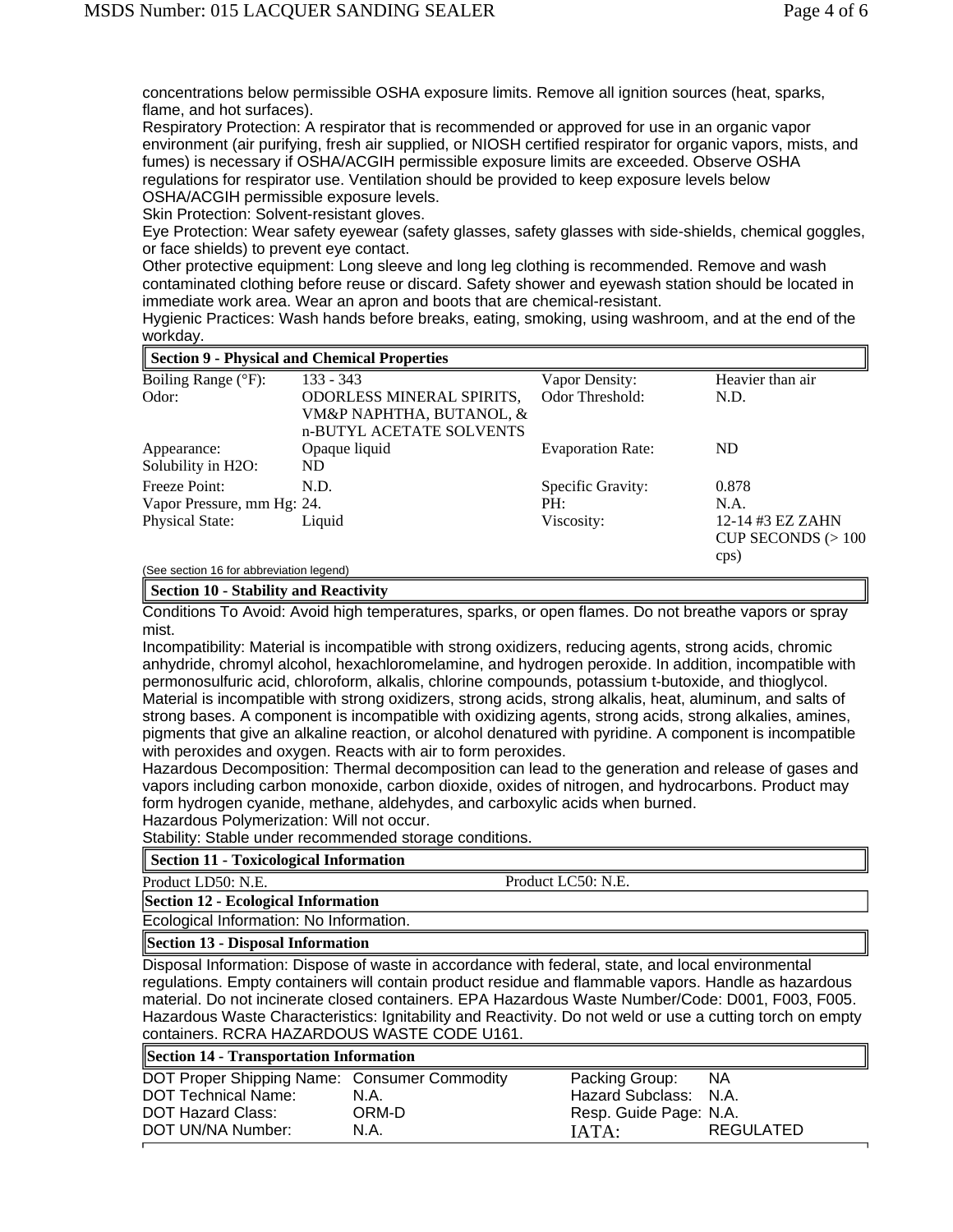#### **Section 15 - Regulatory Information**

The following components are not subject to reporting in Section 3:

| <b>Component</b>                | <b>CAS Number</b> | <b>Weight % Less Than</b> |
|---------------------------------|-------------------|---------------------------|
| ALKYD RESIN                     | <b>UNKNOWN</b>    | 9.3039                    |
| ALDEHYDE RESIN                  | 28931-47-7        | 4.7958                    |
| <b>ISOBUTANOL</b>               | 78-83-1           | 0.1992                    |
| <b>HEPTANE</b>                  | 142-82-5          | 0.1711                    |
| SOLVENT NAPHTHA, HEAVY AROMATIC | 64742-95-5        | 0.1187                    |
| NAPTHALENE                      | $91 - 20 - 3$     | 0.1                       |
| <b>FLOW AGENT</b>               | <b>MIXTURE</b>    | 0.01                      |
| <b>BENZENE</b>                  | 71-43-2           | 0.01                      |
| 1.2.4 TRIMETHYLBENZENE          | 95-63-6           | 0.01                      |
| <b>TOLUENE</b>                  | 108-88-3          | 0.01                      |
| p-XYLENE OR PARA-XYLENE         | 106-42-3          | 0.01                      |

DEFT PROPRIETARY – THIS DOCUMENT CONTAINS PROPRIETARY INFORMATION. DO NOT COPY, DISCLOSE TO OTHERS, OR PUBLISH WITHOUT WRITTEN PERMISSION FROM DEFT, INC.

#### **CERCLA – SARA Hazard Category**

This product has been reviewed according to the EPA 'Hazard Categories' promulgated under Sections 311and 312 of the Superfund Amendment and Reauthorization Act of 1986 (SARA Title III) and is considered, under applicable definitions, to meet the following categories: IMMEDIATE HEALTH HAZARD, CHRONIC HEALTH HAZARD, FIRE HAZARD

#### **SARA Section 313:**

This product contains the following substances subject to the reporting requirements of Section 313 of Title III of the Superfund Amendment and Reauthorization Act of 1986 and 40 CFR part 372:

| <b>Component</b>              | <b>CAS Number</b> | <b>Percent By Weight</b> |
|-------------------------------|-------------------|--------------------------|
| 1-BUTANOL                     | 71-36-3           | 9.7548                   |
| <b>ISOPROPANOL ANHYDROUS</b>  | 67-63-0           | 4.6588                   |
| 2-BUTOXYETHANOL               | 111-76-2          | 4.3548                   |
| <b>XYLENE</b>                 | 1330-20-7         | 3.2304                   |
| <b>METHYL ISOBUTYL KETONE</b> | 108-10-1          | 2.7405                   |
| <b>ZINC STEARATE</b>          | 557-05-1          | 1.0688                   |
| ETHYL BENZENE                 | $100 - 41 - 4$    | 0.8746                   |

#### **Toxic Substances Control Act:**

This product contains the following chemical substances subject to the reporting requirements of TSCA 12(B) if exported from the United States:

| <b>Component</b>        | <b>CAS Number</b> |
|-------------------------|-------------------|
| METHYL ISOBUTYL KETONE  | 108-10-1          |
| p-XYLENE OR PARA-XYLENE | 106-42-3          |

#### **U.S. State Regulations: As follows –**

**New Jersey Right-to-Know:**

The following materials are non-hazardous, but are among the top five components in this product. **Component CAS Number ALKYD RESIN** 

# **Pennsylvania Right-to-Know:**

The following non-hazardous ingredients are present in the product at greater than 3%.

**Component CAS Number** ALDEHYDE RESIN

# **California Proposition 65:**

Warning: The following ingredients present in the product are known to the state of California to cause Cancer:

**UNKNOWN**<br>28931-47-7

| <b>Component</b>       | <b>CAS Number</b> | <b>Percent By Weight</b> |
|------------------------|-------------------|--------------------------|
| METHYL ISOBUTYL KETONE | 108-10-1          | 2.7405                   |
| ETHYL BENZENE          | 100-41-4          | 0.8746                   |
| NAPTHALENE             | $91 - 20 - 3$     | 0.1                      |
| <b>BENZENE</b>         | $71 - 43 - 2$     | 0.01                     |

Warning: The following ingredients present in the product are known to the state of California to cause birth defects, or other reproductive hazards.